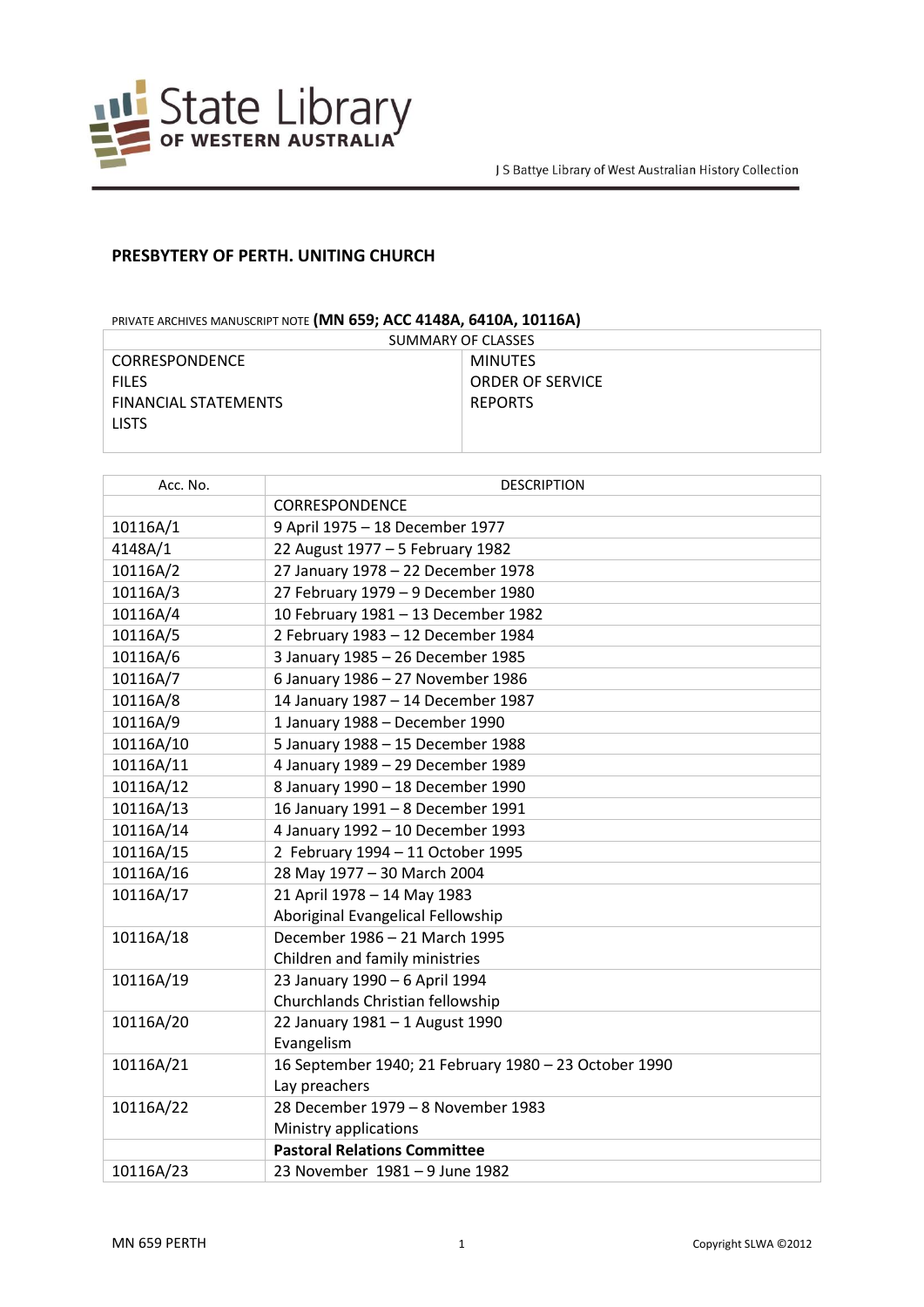

J S Battye Library of West Australian History Collection

| Acc. No.  | <b>DESCRIPTION</b>                                                 |
|-----------|--------------------------------------------------------------------|
| 10116A/24 | 26 September 1977                                                  |
| 10116A/25 | 14 January 1983 - 10 December 1983                                 |
| 10116A/26 | 3 January 1984 - 20 December 1984                                  |
| 10116A/27 | 1 January 1985 - 23 December 1985                                  |
| 10116A/28 | 12 February 1986 - 5 December 1986                                 |
| 10116A/29 | 30 January 1987 - 12 December 1987                                 |
| 10116A/30 | 12 January 1983 - 23 November 1988                                 |
| 10116A/31 |                                                                    |
| 10116A/32 | 23 January 1989 - 31 December 1989                                 |
|           | 2 January 1990 - 22 December 1990                                  |
| 10116A/33 | 5 February 1991 - 19 December 1991                                 |
| 10116A/34 | 28 January 1992 - 20 December 1992                                 |
| 10116A/35 | 28 January 1993 - 7 December 1993                                  |
| 10116A/36 | 16 January 1994 - 13 December 1994                                 |
| 10116A/37 | 2 January 1995 - 12 December 1995                                  |
| 10116A/38 | 9 January 1996 - 16 September 1996                                 |
|           |                                                                    |
|           | <b>FILES</b>                                                       |
| 10116A/56 | $1986 - 1987$                                                      |
|           | Synod Settlements committee. Information and lists                 |
|           |                                                                    |
|           | <b>FINANCIAL STATEMENTS</b>                                        |
| 4148A/22  | 1 September 1982 - 31 December 1982                                |
|           |                                                                    |
|           | <b>LISTS</b>                                                       |
| 4148A/2   | n.d.                                                               |
|           | Recognised ministers in the Uniting Church not serving in parishes |
| 4148A/3   | n.d.                                                               |
|           | <b>Ministers in Settlements</b>                                    |
| 4148A/4   | n.d.                                                               |
|           | <b>Presbytery Representatives</b>                                  |
| 4148A/5   | n.d.                                                               |
|           | Presbytery of Perth                                                |
| 4148A/6   | 1 January 1982                                                     |
|           | Roll of Churches and Presbytery Representatives                    |
| 4148A/7   | n.d.                                                               |
|           | <b>Parish Council Secretaries</b>                                  |
| 4148A/8   | n.d.                                                               |
|           | Chairman and Secretary of Other Presbyteries                       |
| 4148A/9   | n.d.                                                               |
|           | <b>Office Bearers and Committees</b>                               |
|           |                                                                    |
|           | <b>MINUTES</b>                                                     |
| 6410A/1   | 13 July 1977 - 9 Sep 1987                                          |
|           | Minute Book - Inaugural meeting of Presbytery of Perth             |
| 4148A/10  | 13 July 1977 - 9 November 1983                                     |
|           | Includes some agendas, some Minutes of Executive                   |
| 10116A/57 | 22 July 1977 - 31 March 1978                                       |
|           | Finance / property                                                 |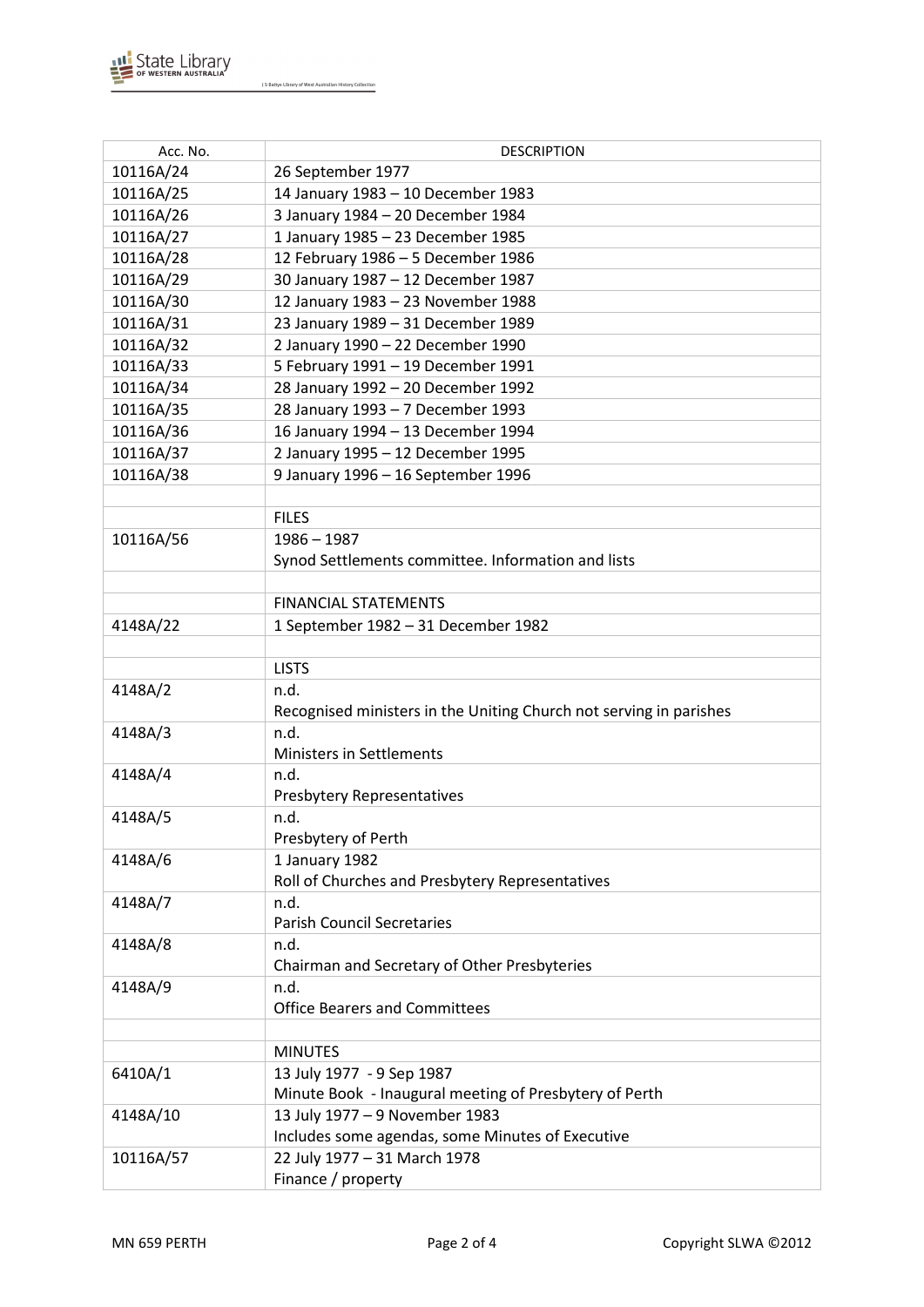

J S Battye Library of West Australian History Collection

| Acc. No.  | <b>DESCRIPTION</b>                                       |
|-----------|----------------------------------------------------------|
| 10116A/39 | 12 April 1978 - 11 November 1981                         |
| 10116A/40 | 10 February 1982 - 22 December 1983                      |
| 10116A/41 | 8 February 1984 - 13 November 1985                       |
| 10116A/42 | 12 February 1986 - 26 November 1988                      |
| 6410A/2   | 11 Nov 1987 - 14 Nov 1992                                |
|           | Minute Book                                              |
| 10116A/69 | 9 November 1992 - 2 August 1993                          |
|           | City ministries                                          |
| 10116A/43 | 10 March 1993 - 18 August 1999                           |
| 10116A/44 | 2 February 2000 - 24 November 2001                       |
| 10116A/45 | 19 February 2002 - 23 November 2002                      |
| 10116A/46 | 18 February 2003 - 15 November 2003                      |
| 10116A/47 | 17 February 2004 - 12 November 2005                      |
|           | <b>Joint Presbyteries Settlements Advisory Committee</b> |
| 10116A/52 | 16 December 1976 - 9 December 1982                       |
| 10116A/53 | 10 February 1983 - 3 September 1987                      |
| 10116A/54 | 23 September 1985 - November 1986                        |
| 10116A/48 | 5 April 1987 - 9 July 1987                               |
| 10116A/49 | 8 October 1987 - 5 April 1990                            |
| 10116A/50 | 10 May 1990 - 14 May 1992                                |
| 10116A/51 | 11 June 1992 - 10 October 1996                           |
|           | <b>Pastoral Relations Committee</b>                      |
| 10116A/58 | 27 May 1980, 27 October 1981, 30 July 1981               |
| 10116A/59 | 13 December 1983 - 6 November 1985                       |
| 10116A/60 | 5 March 1986 - 2 December 1987                           |
| 10116A/61 | 24 February 1988 - 30 January 1991                       |
| 10116A/62 | 29 January 1992 - 24 November 1993                       |
| 10116A/63 | 27 January 1994 - 25 October 1995                        |
| 10116A/64 | 22 January 1996 - 22 October 1997                        |
| 10116A/65 | 25 February 1998 - 15 December 1999                      |
| 10116A/66 | 19 January 2000 - 28 November 2001                       |
| 10116A/67 | 23 January 2002 - 26 November 2003                       |
| 10116A/68 | 28 January 2004 - 23 November 2005                       |
|           | <b>Property committee</b>                                |
| 10116A/70 | 7 July 1977 - 24 November 1993                           |
| 10116A/71 | 22 March 1994 - 8 August 2005                            |
|           | <b>Provisional presbytery</b>                            |
| 10116A/72 | 1 May 1975 - 22 June 1977                                |
|           | <b>Standing committee</b>                                |
| 10116A/73 | 6 February 1996 - 14 December 1999                       |
| 10116A/74 | 26 October 1979 - 11 June 1991                           |
| 10116A/75 | 15 February 2000 - 20 July 2004                          |
|           | <b>Synod of WA Settlements committee</b>                 |
| 10116A/55 | 12 September 1985 - 14 April 1988                        |
|           |                                                          |
|           | ORDER OF SERVICE                                         |
| 4148A/11  | n.d.                                                     |